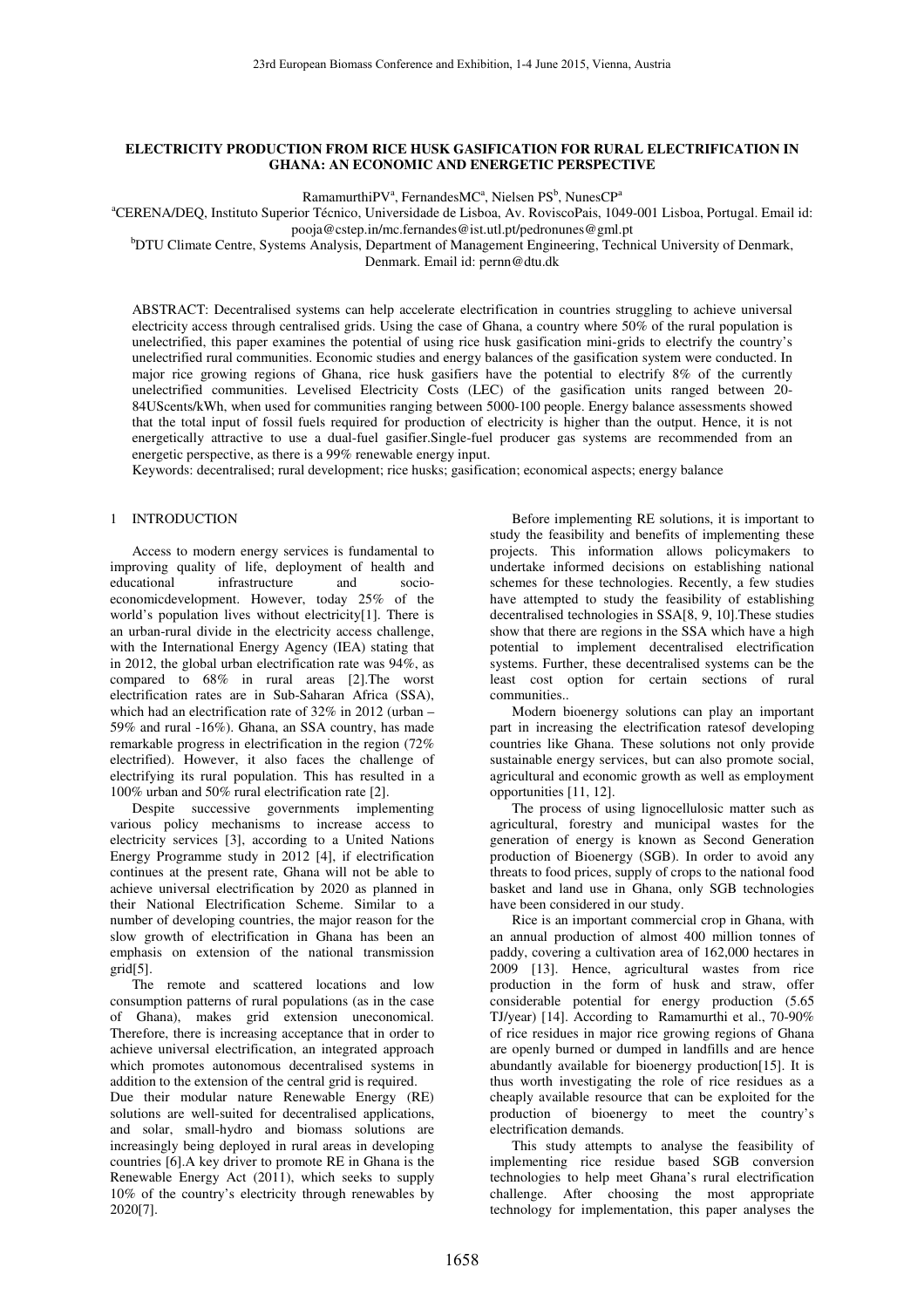economics (LEC) and net energy input/output of the system. This was done through a life-cycle analysis based method.

 LEC is an important aspect of any technology, as it indicates the economic feasibility of implementing a project.

 Energy analyses for bioenergy systems such as ethanol and methanol production, micro-algae conversion, direct-fired power generation and rice straw gasification [16, 17, 18, 19]have been conducted in the past. This is the first time that an attempt has been made to analyse the energetic aspects of a rice husk gasification system.

 The analysis and information presented in this study is relevant for many developing countries to estimate the economic and energetic viability of off-grid electrification through the use of agro-residues.

## 2 METHODS

2.1 Husk Gasification Technology

 The choice of a suitable bioenergy conversion process depends on many factors such as type and availability of biomass, socio-economic conditions and end-user applications[20].

 Husk gasification systems have been commercially establishedin China, India and South East Asia successfully. They serve as decentralised units to either power a small private industry or a community and thus have been used at a size less than 1 MW[21]. The present study has attempted to deploy husk gasification as a decentralised electricity source for scattered populations.

 Previous experiences of lignocellulosic gasification plants in India, China and South East Asian countries, show that a typical commercially established plant varies between 100-400 kWe. However, plants as small as 10 kW and as large as 2 MW have been established as well[22, 23, 24]. For the base case a plant of 250kWe has been chosen for analysis. The Northern and Ashanti regions of Ghana have clusters of mini rice mills with an average yearly turnout of 8,000 tonnes of husk and in the Volta region large-scale commercial mills produce about 5,000 tonnes husk/year. Therefore, husk residues are abundantly available to satisfy the needs of a 0.25 MWegasifier[15]. Most commercially established gasification systems are dual-fuel systems, as they are cheaper and in case there is a lack of feedstock, the system can still run on diesel[22, 25]. Therefore, for the base case, it was assumed that the gasification unit is a dual-fuel system with diesel being the pilot fuel. The roundtrip distance between the power plant and rice mill was taken as 10 km in the base case [15]. Since huskis a waste product from the rice cultivation process, the economic analysis has only been considered from the collection of husk at mills. The boundary of the chosen technology pathway is shown in Fig. 1.



**Figure 1:** Pathway for Rice Husk Gasification

#### 2.2 Cash Flow Analysis

 Rice husk supply costs were calculated based on the specific supply costs mentioned by Ramamurthi et al. who followed the logistical steps mentioned in Fig.1[15] and the amount of the amount of rice husk required by the power plants was calculated as

Annual demand of residue  $\left(\frac{t}{year}\right) =$ 

 $\label{thm:relaxation} Electrical~output~(MWe)*3.6* Operating~hours~per~year$ Lower Heating Value  $\frac{(M)}{kg}$  Efficiency \* (1-Moisture content)<sup>(1)</sup>

 Where electrical output is the gross capacity of the power plant; operating hours indicate the time that the plant will be operating under full load; efficiency is defined as the ratio of net electricity output to total rice residue fuel delivered to the power plant based on Lower Heating Value (LHV) of the dry residue. The assumptions of the gasification system are mentioned in Table I.

#### Table I: Parameters for base case gasification unit

| Parameter                        | Value |
|----------------------------------|-------|
|                                  |       |
| Plant gross power capacity (MWe) | 0.25  |
| Overall system efficiency        | 0.17  |
| Operating hours per year         | 5500  |
| LHV on dry basis $(MJ/kg)$       | 13.5  |
| Moisture content                 | 0.10  |
| Ash content in dry husk<br>0.20  |       |
| Depreciation (years)             | 15    |
| Maintenance costs (% of total    | 12    |
| annual costs)                    |       |
|                                  |       |

 Most dual-fuel gasification systems have between 20- 30% of replacement from diesel [26, 27]. Therefore, weassumed that there will be 25% of diesel replacement in the system and the fraction of electricity output by husk gasification would be 0.75.

 Due to a lack of experience in gasification plants in Ghana [5], investment costs have been taken from countries which have been globally most successful in establishing such types of plants at commercial scales. The investment costs for dual-fuel gasification power plants of different capacities were taken from two reports that analysed the techno-economic parameters of successful gasifiers in India which use lignocellulosic feedstock including rice husk[22, 28].These reports contain information about plants that have been installed over the past ten years, and have been used for community electrification as well as for running small industries. The capital costs of gasification plants would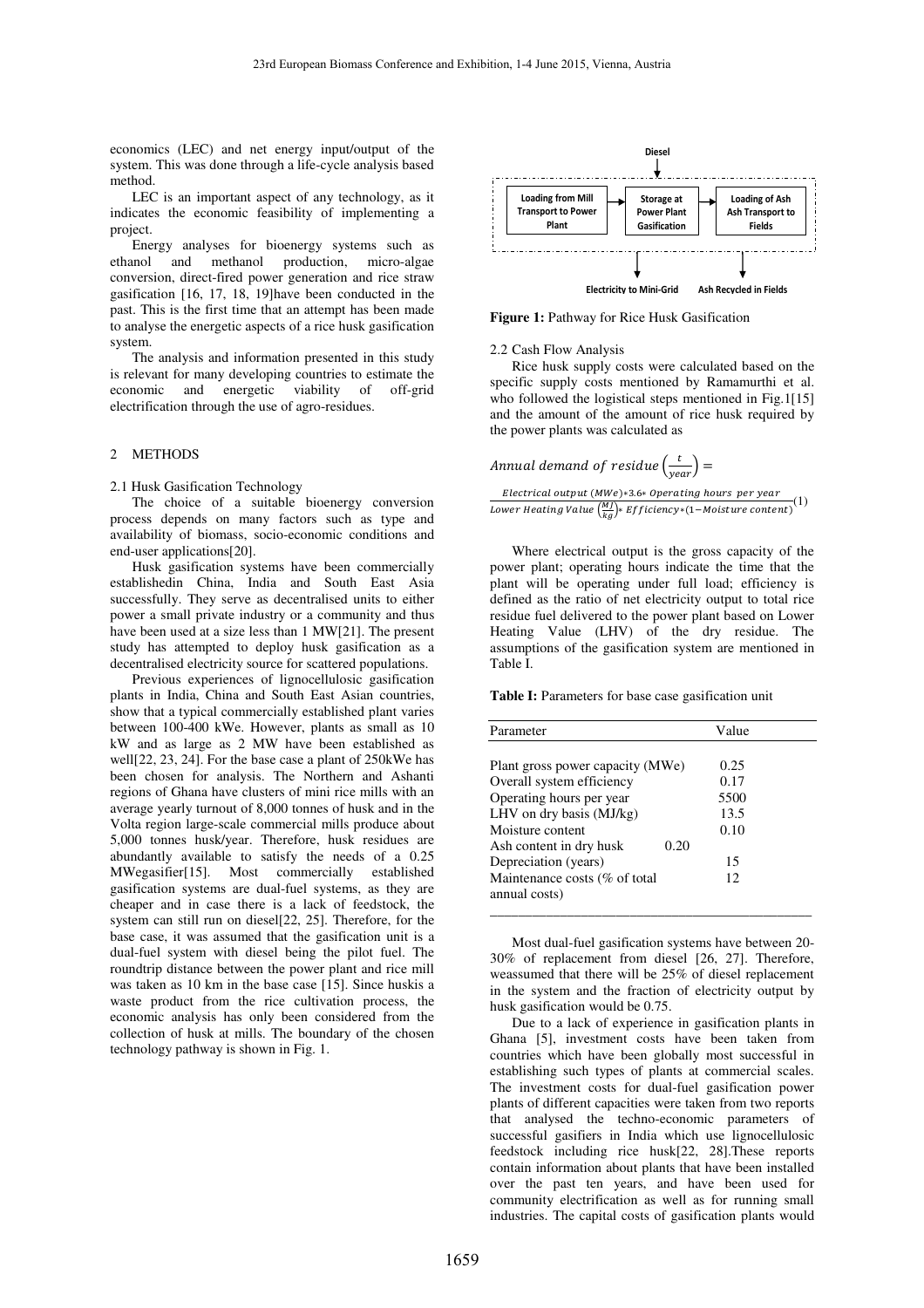increase with the size of the plant due to additional resource requirement. Hence, it is reasonable to look at the investment costs for varying plant sizes in these reports, to get an understanding of what sort of relationship exists between the two factors.This shows us that the capital costs of power plants are primarily driven by the capacity.

 This correlation has been used while analysing cost variations due to different plant sizes. Using an equation in the form  $y=cx^d$ , the coefficients c and d were found to be 677.1 and 1.00 respectively; y is the investment cost in thousand USD and x is the gross electrical output of the power plant in MW. This correlation falls in line with other studies which have used similar correlations for studying thermo-chemical power plants in the European and Asian context [29].

 The investment costs only take into consideration costs of the power plant. However, as this will be the first husk gasification plant in Ghana, additional expenses such as building of the storage area, importing equipment from long-distances and the need for specially skilled workers not available in Ghana would have to be accounted for. Hence, a 30% increase in capital costs has been considered in our study.

 Assuming that the capital investment would partly come from local banks and partly from international loans, an interest rate of 11% was chosen for the base case. The annuity of the capital costs was calculated using Eq. (2).

$$
\alpha = \frac{i*(i+1)^n}{(i+1)^n - 1}(2)
$$

Where,  $\alpha$  is the annuity factor; i is the interest rate; and n is the depreciation years as mentioned in Table I. Fixed charges such as property insurance and property taxes were not included as they are not expected to have a strong impact on the costs [28]. The annual capital costs were calculated using the above annuity factor.

 The gasification power plant, would serve as a minigrid system, providing electricity through Low Voltage (LV) transmission lines. Hence, costs of the LV transmission lines were estimated. Thelength of the transmission line would vary based on the size of the population that the system served.

 Operation and Maintenance (O&M) costs included the maintenance costs of the plant, staff required to operate the plant and the diesel used in the power plant. Maintenance costs were calculated as a percentage of the annualised capital as mentioned in Table I; and the maintenance cost for the LV transmission lines were taken as 4% of the annualised capital costs for the transmission lines.

 The staff costs were estimated for the workers in the gasification plant.

 The annual amount of diesel required for the gasification power plant was calculated and the cost of diesel in Ghana was multiplied into this value.

 Ash, which is produced from the gasification process of rice residues has been used as a nutrient for soil improvement in countries such as Thailand, Cambodia, China and India [30, 31, 32]. Similarly, our study assumed that the ash producedwould be recycled in the fields. The amount of ash produced from the systems was computed and the cost of disposal of ash was taken from Ramamurthi et al.

LEC for the power plant was calculated using the

following relationship

$$
LEC \left(\frac{USCents}{kWh}\right)
$$
  
= 
$$
\frac{C_{supply}(USD) + C_{capital}(USD) + C_{LV}(USD) + C_{0&M}(USD) + C_{ash}(USD)}{Operating hours per year * Electrical output (kWe)}
$$

(3)

2.3 Energy Balance

 $* 100$ 

 This study considers that rice husk is a waste product of rice processing, therefore for the energy balances, rice cultivation, fertilizer input and agricultural land usage has not been taken into consideration. As the manufacture of transport vehicles, materials and building construction are typically less than 3% of the total energy consumptions in the system, they were not included in the energy balance calculations[17].

### 2.3.1 Energy Indicators

 In order to assess the energetic sustainability of the husk gasification process, different energy indicators were used.

 Net Energy Value (NEV) which evaluates the total amount of primary inputs required to produce a unit of energy. It determines the energetic attractiveness of an energy conversion option. A positive value generally estimates the extent of feasibility of the process[17].

$$
_{NEV}
$$

$$
= \frac{Energy\ produced - Energy\ required\ for\ production}{}
$$

Energy produced

(4)

 While evaluating renewable conversion processes, like bioenergy it might be more useful to look at the Net Renewable Energy Value (NREV). This gives us an idea of how energetically attractive the option is with respect to fossil fuel inputs in the system.

### NREV

$$
=\frac{Energy\ produced - Non - RE\ required\ for\ production}{Energy\ produced}
$$

 $(5)$ 

 Another valuable indicator that can help assess a renewable source's contribution to energy security [17] is the energy yield. This also, only considers the fossil fuel input of the system.

Energy yield = 
$$
\frac{Energy produced}{Fossil fuel energy input}
$$
 (6)

### 2.3.2 Material Inputs

 An earlier field study by Ramamurthi et al. felt that Motorking tricycles, which are locally used widely in Ghana were best suited to transport the rice husk and ash to/from the power plant[15].

 Using the husk requirement, which was calculated from Eq. (1), we can calculate the number of Motorkings required for the transport of husk from the mill to the power plant as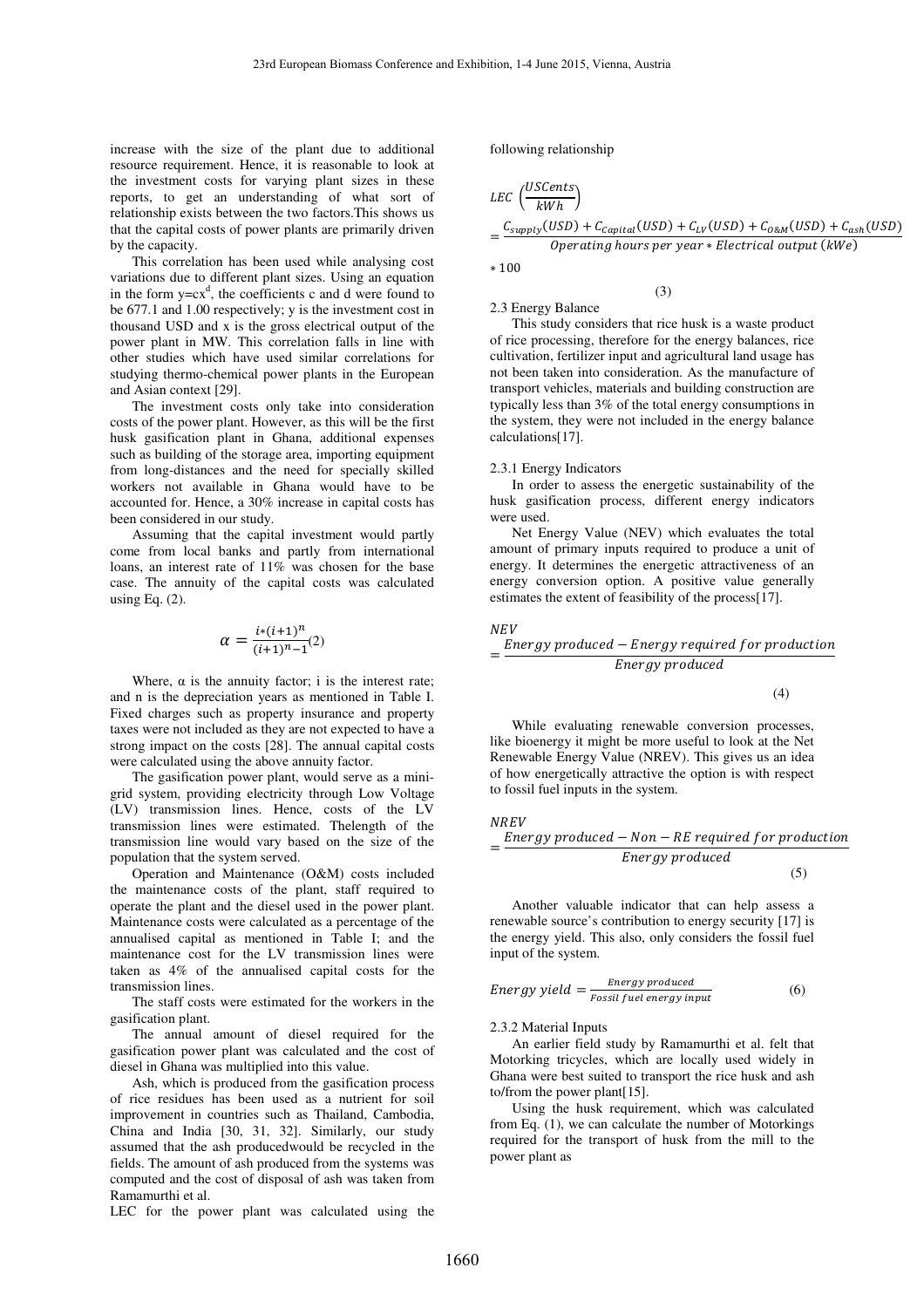Number of vehicles

 $\equiv$ 

 -- - B
@ ?! " X - -?I B! A @-J B 
 I K " DK

J " AJB? LIL?K I WBL ?!

(7)

 Where the working hours per day pertain to the working staff; days of usage is considered annually; and weight capacity per vehicle is the amount of husk carried by each vehicle during one trip.The time for one roundtrip is calculated as

Time  $f$ or one roundtrip  $(h)=\frac{1}{h}$ 

Loading and unloading time per roundtrip(h)  $\bm+$ 

$$
\frac{Roundtrip\ distance(km)}{Speed(\frac{km}{hr})}(8)
$$

 Where roundtrip distance is between the rice mills and power plants (Table II); and loading and unloading distance per roundtrip and speed of Motorkingsare also mentioned Table II.

 In order to model the per unit delivery cost of rice residues and produce scalable results, the equipment and staff requirements havebeen considered in fractions. However in a feasibility study where actual investmentsare being considered, equipment and staff requirements would need to be included in whole numbers [15].

## **Table II:** Parameters of the Motorking

|                                              | Value <sup>a</sup> |
|----------------------------------------------|--------------------|
|                                              |                    |
| Working hours per day                        | 8                  |
| Days of usage in a year                      | 300                |
| Weight capacity per vehicle (t)              | 0.5                |
| Loading and unloading time per roundtrip (h) | 1                  |
| Roundtrip distance (km):                     |                    |
| Mill and power plant                         | 10                 |
| Power plant and ash disposal fields          | 20                 |
| Speed (km/h)                                 | 25                 |
| Fuel consumption (l/h)                       | 1.47               |
| <sup>a</sup> Motorking values from [15]      |                    |

 The annual fuel requirement for the Motorkings to transport the husk from mills to power plantwas calculated as

\_\_\_\_\_\_\_\_\_\_\_\_\_\_\_\_\_\_\_\_\_\_\_\_\_\_\_\_\_\_\_\_\_\_\_\_\_\_\_\_\_\_\_\_

Annual fuel requirements (l) = Usage hours per day  $\ast$ 

Days of usage  $\ast$  Number of vehicles  $\ast$ 

Fuel consumption  $(\frac{l}{h})(9)$ 

 Where fuel consumption and days of usage are given in Table II;number of vehicles was calculated using Eq. (10) and usage hours per day was calculated as

Usage hours per day  $=$  Working hours per day  $\ast$  $(1 - \frac{loading \text{ and unloading time per roundtrip (h)}}{Time \text{ for one roundtrip (h)}})(10)$  $Time for one round trip (h)$ 

The fuel assumed to be used by Motorkings is

petroleum. Two inputs were used at the power plant,rice husk (calculated from Eq. (1)) and diesel (as it is a dualfuel system), which was calculated.

 The amount of ash produced was calculated. This value was used (instead of annual demand of husk) in Eq. () to calculate the number of Motorkings required for ash disposal. The roundtrip distance between the fields and power plant is given in Table III. The fuel requirement for these vehicles wascalculated using Eqs.  $(9)$  – $(10)$ .

 It was assumed that each Motorking has one staff member, who will load and unload the husk/ash as well as drive the vehicle. The number of staff required at the power plant has been mentioned in Section 2.3.

### 2.3.3 Energy Input and Output

 The fuel inputs (petrol, diesel and husk), were converted to energy inputs by multiplying the required fuel amounts into their LHVs. The energy inputs for staff was calculated using Eq. (11) from [17]

Energy value of labour 
$$
\left(\frac{MJ}{day}\right) =
$$
  
\nDaily wage(USD)\*Per capita energy consumption(M)  
\nPer capita GNU (USD) (11)

 The energyvalues of labour was 15 MJ/day.This was further split into renewable and non-renewable content. The energy indicators mentioned in Section 2.4.1, were computed using Eq. (4)-(6) and the results are shown in Table III.

### **Table III:** Energy Indicators

| Indicator                                                      |                         |
|----------------------------------------------------------------|-------------------------|
| Net Energy Value<br>Net Renewable Energy Value<br>Energy Yield | $-5.0$<br>$-0.1$<br>0.9 |
|                                                                |                         |

## 3 RESULTS AND DISCUSSIONS

### 3.1 Economic Analysis

 LEC of the base case 0.25 MW rice husk gasification plant is 19.3UScents/kWh. O&M constitutes the major part of the total annual costs. Hence the O&M costs were further broken up and it was observed that the cost of diesel at the power plant accounted for 86% of the total the O&M costs.

 Today, there are systems which utilise lower amounts of diesel, or run solely on producer gas. Therefore as diesel input in the power plant contributes heavily to the LEC, it might be advantageous to get a gasification system which uses lesser amounts of diesel. However, suppliers state that these systems have higher capital costs. Unfortunately, due to a lack of literature on the costs of these systems, we could not include the exact costs of decreasing the amount of diesel input. To get an idea of the trade-off between using a single-fuel system and the increased capital costs, a sensitivity analysis was carried out as shown. Unless the cost of the singlefuelsystem is 7 times the cost of the dual-fuel system, it is economically favourable to use the former.

A global optimisation wascarried out in order to choose the appropriate distance between the power plant and rice mills and consumer households. The length of the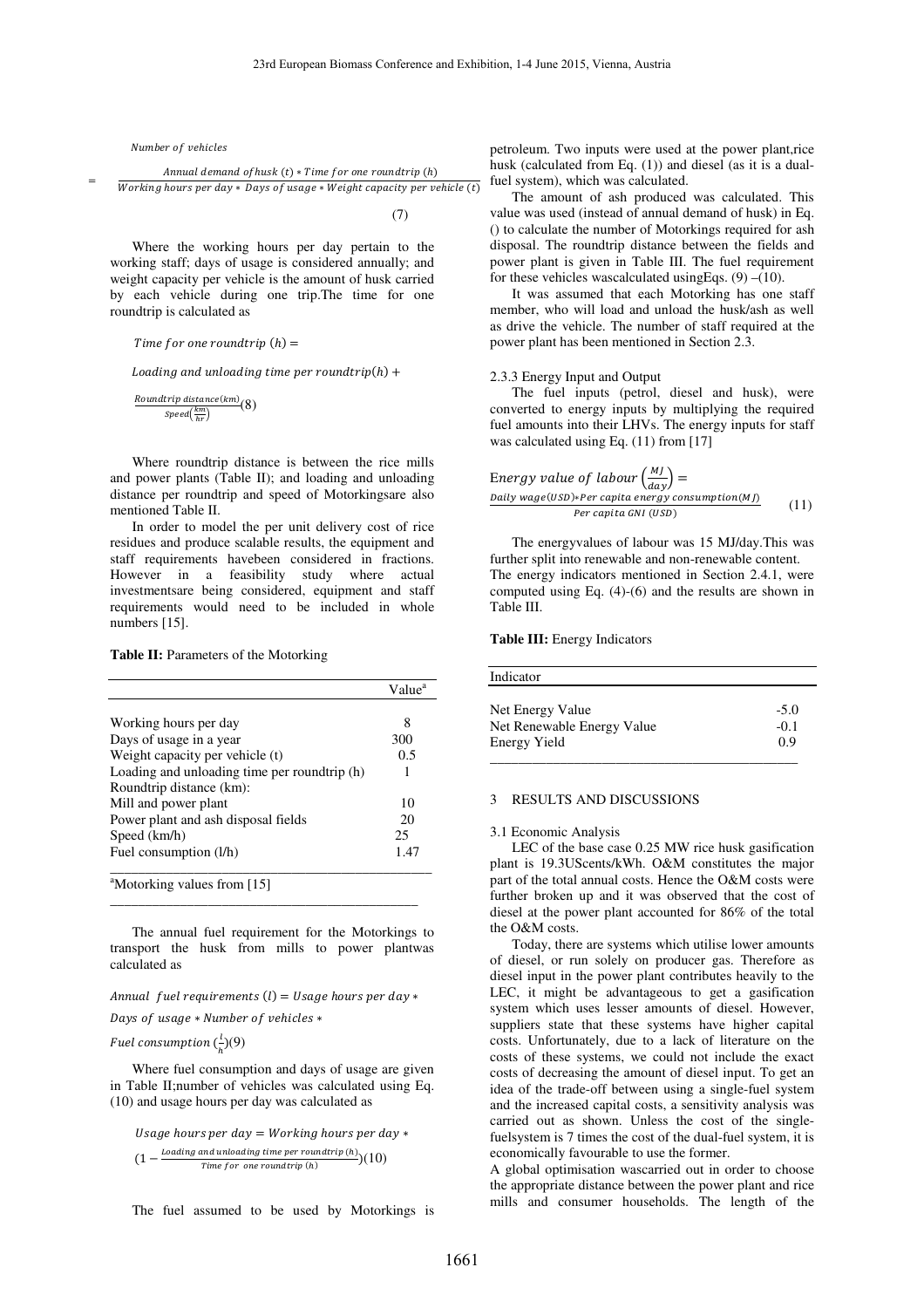transmission lines (at different round trip distances between the rice mill and power plant) and the roundtrip distance were increased by 5 times. It showed that the restrictive distance is the length of the LV lines and not the distance between the rice mills and power plant. This implies that increasing distances for husk supply will not impact the cost of the power plant very significantly.

One of Ghana's strategies to produce 10% of its electricity from renewables, is to support the use of decentralised mini-grid and off-grid systems in remote communities that cannot be reached by the grid in the next 5-10 years [33]. A previous study [4] has estimated that by 2020, communities in Ghana without electricity will range between 100-5000 people and that these communities will mainly be in the Northern region.

 Keeping this in mind, a sensitivity analysis was conducted to see how much it would cost to electrify communities of this size range with husk based minigrids. The power plant capacity required to meet the needs of a community of a certain population was calculated. The cost of husk gasification mini-grids is less than the average cost of grid extension estimated by [34], diesel mini-grids and solar off-grid solutions for communities ranging between 200-5000 people.

 Using Eq. (1), and referring to Ramamurthi et al. to get the total annual availability of rice husks in the Northern regions (70 kt)[15] we estimate that the total annual electricity production capability from rice husk was calculated (assuming base case conditions). Assuming that the energy need of the unelectrified population is 250 kWh per capita, using the total population of the Northern regions we estimate that the energy needs of the unelectrified populations.Rice husk gasifiers can help contributeto 8% of the total electricity generated for the unelectrified population of Northern Ghana.

## 3.2 Life-cycle Energy Analyses

 89% of energy requirement for the gasification system comes from renewable sources, with only 18% from fossil fuel input. Among the fossil fuel input, diesel going into the power plant accounts for 98% of the total input.

The NEV of this system is negative, and this typically indicates that the system is unattractive for adoption from an energetic point of view. However, in the case of renewables, the NREV is a more suitable indicator to study a fuel's attractiveness. This is because it gives us an idea of how much fossil fuel goes into the system. However, the NREV is also negative. This implies that there is more fossil fuel input going into the system that output.The ratio of energy output to fossil fuel input is 0.9. An increase of 5% in the biomass fraction (80%) and (20%) diesel, will be sufficient to turn theNREV to 0.

 If we use a single-fuel producer gas system, we see that although the NEV is still negative (-5.6), the NREV is positive (0.9), and the energy yield is higher 30.8. Therefore, a single-fuel producer gas system is the preferred option for implementation.

## 4 CONCLUSIONS

 By 2020, Ghana aims to achieve universal electrification and produce 10% of its electricity from renewable sources. Today, 100% of its urban population has access to electricity, but only 50% of its rural population is electrified. This is primarily due to a focus on grid extension solutions, which becomes unfeasible for Ghana's diffused rural communities which have small populations.

 Thus, for Ghana to achieve its aforementioned goals, it should look beyond conventional electrification solutions. Stand-alone husk gasification systems are an attractive solution for these diffused communities. They have been successfully employed in other developing countries as a rural electrification solution [27, 30, 35]. An economic analysis of rice husk gasifiers showed that the LEC ranged between 19-84UScents/kWh to electrify communities between 5000-100 people. A single-fuel gasification system only becomes economically unattractive if it costs more than 7 times the dual-fuel system.

 Our energetic analysis shows that a dual-fuel system has a negative NREV. This indicates that there is more input fossil going into the system than output. This is due to the large amount of diesel used at the power plant. Thus, it is recommended that a single-fuel system which gives a positive NREV be used. In conclusion, when countries are deciding the best way forward to increase their RE capacity, especially as a way to increase remote rural electrification, it is very important to consider the economics of agro-residue based bioenergy solutions because these solutions could be the least-cost option (as in the case of Ghana).

### 5 REFERENCES

- [1] P. Alstone, D. Gershenso, D.M Kammen, Decentralized energy systems for clean electricity access, Nature Climate Change, IV Vol. (2015), pag 305-314.
- [2] Electricity Data Based, IEA-World Energy Outlook 2014, (2014)
- [3] F. Kemausuor, G.Y. Obeng, A. Brew-Hammond, A. Duker, A review of trends, policies and plans for increasing energy access in Ghana, Renewable and Sustainable Energy Reviews, XV Vol. (2011), pag. 5143-5154.
- [4] [4] F. Kemausuor F, A. Brew-Hammond, Electricity Access Trends and Technology Options for SME-led Solutions-Case Study of Ghana, UNEP report (2012).
- [5] YS. Mohammed, A.S. Mokhtar, N. Bashir, R. Saidur, An overview of agricultural biomass for decentralized rural energy in Ghana, Renewable and Sustainable Energy Reviews, XX Vol. (2013), pag.15-25.
- [6] D.P. Kaundinya, P. Balachandra, N.H. Ravindranath, Grid-connected versus stand-alone energy systems for decentralized power—A review of literature, Renewable and Sustainable Energy Reviews, Vol. XIII (2009), pag. 2041-2050.
- [7] U. Deichmann, C. Meisner, S. Murray, D. Wheeler, The economics of renewable energy expansion in rural Sub-Saharan Africa, Energy Policy, Vol Vol.XXXIX (2011), pag. 215-227.
- [8] Global Bioenergy Partnership, The Global Bioenergy Partnership Sustainabiity Indicators for Bioenergy, First ed., (2011).